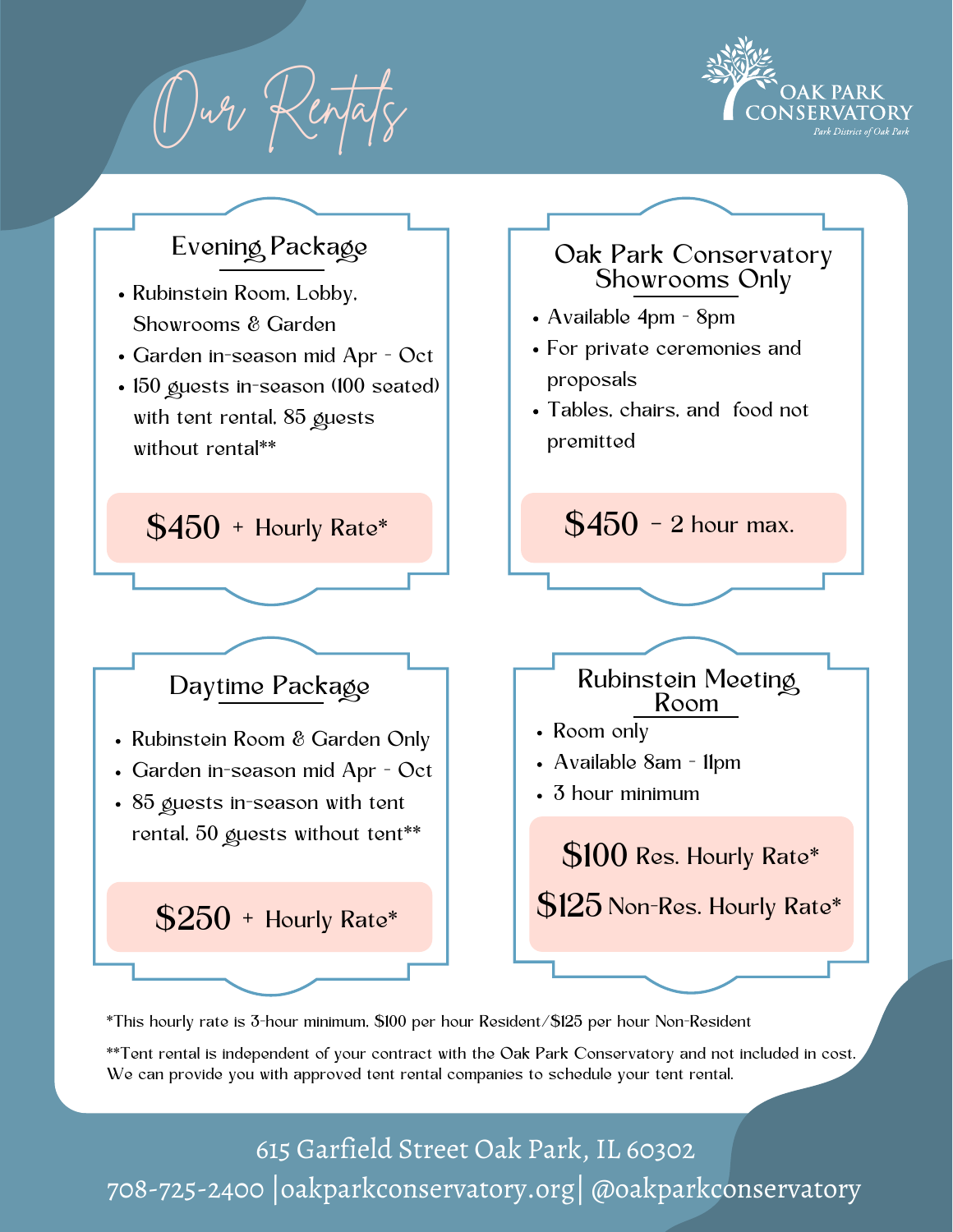Our Rentals



# Additional Information and Details:

- **Rental Fees and packages include the use of the facility with limited tables and chairs .**
- **Hourly rates are in addition to your base price for our packages or Rubinstein Meeting Room only.**
- **\$100 per hour Resident/ \$125 per hour Non-Resident (3-hour minimum).**
- **Rental time must include the time you and yourcaterer need to set up and cleanup before & after your event.**
- **Tent rental is independent of yourcontract with the Oak Park Conservatory and not included in cost. We can provide you with approved tent rental companies to schedule your tent rental.**
- **Non-Profits and multi booking rentals are welcomed and subject to a discounted rate. Please remit request to Director of Oak Park Conservatory.**
- **Security Deposit of \$100 is due upon booking for all rentalcontracts.**
- **Full payment is due 30 days prior to your event.**

615 Garfield Street Oak Park, IL 60302 708-725-2400 |oakparkconservatory.org| @oakparkconservatory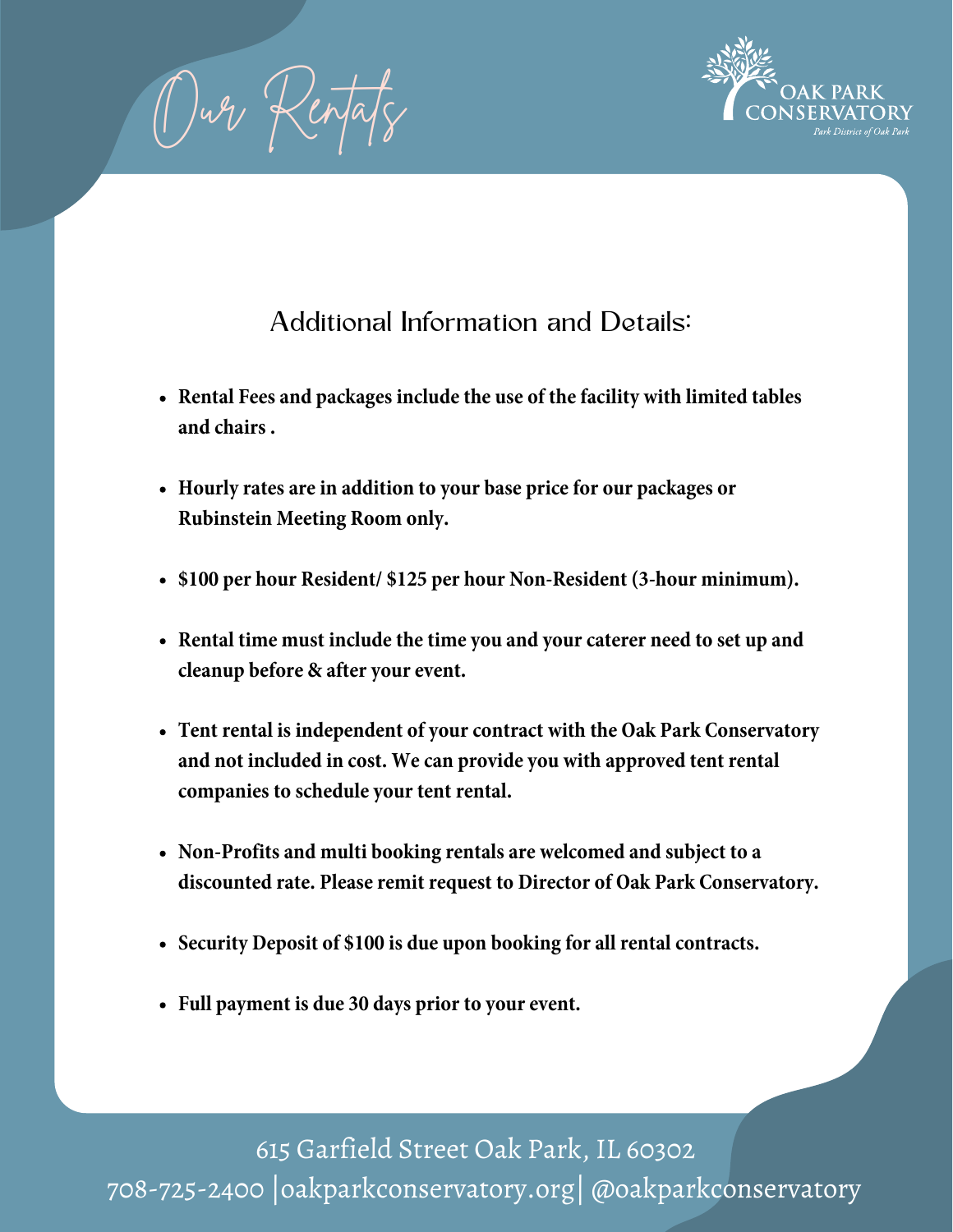

## **PAYMENT TERMS, CHANGES, & CANCELLATIONS**

To make a rental reservation at the Oak Park Conservatory, an account within the Park District of Oak Park registration system will be created for you. Residency will be confirmed automatically for most addresses. Once your account has been created, our staff will create a contract for your event. Once you have reviewed your contract, initial & sign your contract and return to the rental coordinator. **The Conservatory requires a credit card to be saved in your account and \$100 security deposit, paid in full, at time of reservation to book your rental**. Payment for the remainder of rental fees is due 1 month prior to the start of your rental date. If payment is not received within this timeframe, your rental will be cancelled and subject to cancellation fees. If a renter needs to extend their rental times or make any additions to their rental package, you may do so up to 1 month prior to your rental. Additional fees must be paid at the time changes are made to your contract. Cancellations or reductions in time of a rental must be made in writing at least 30 days prior the rental to qualify for a refund. Please refer to our refund policy on your contract.

**Return of Deposit:** A refund for your deposit will be issued approximately 3 weeks after the conclusion of the rental minus any costs for damages, additional staff time required for clean-up, or other miscellaneous charges. Please note, if Park District of Oak Park Rules and Regulations are not followed, police are called to the premises, or alcohol service and music has not ended by 30 minutes prior to your end time, you will forfeit your deposit. Any renter that arrives or stays beyond the scheduled time will be charged, with the renter's credit card on file, an additional amount at 1.5 times the hourly rate.

# **ROOM INFORMATION AND CAPACITY**

We can accommodate parties of various sizes depending on your needs.

- Rubinstein Room: Private indoor room with views of the Rubinstein Garden. ADA accessible. Sound System and AV system rental available for an additional fee. Max capacity: 50 guests
- Rubinstein Garden: Private outdoor garden with bluestone patio is available in season (April October). Tent rental is strongly recommended for larger events. The Conservatory can supply a list of tent rental companies familiar with our garden. Tent rental must be provided through our one of our approved venders. The Rubinstein Garden can accommodate a 20' x 20' tent. Approximate tent capacity with tables and chairs is 50 people

Page 1 of 3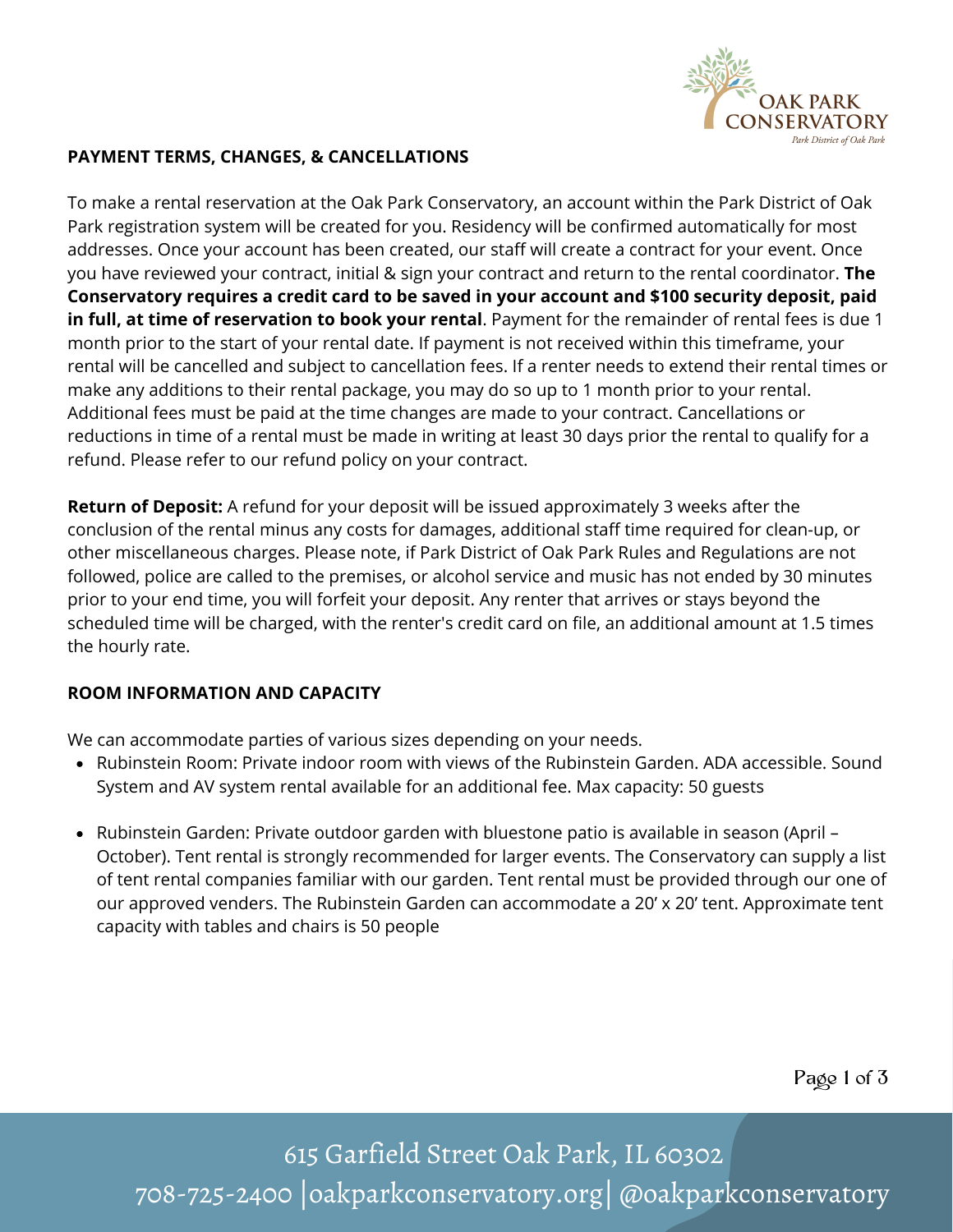

## **ROOM INFORMATION AND CAPACITY, CONT.**

- Conservatory Lobby: Reception area that connects the Rubinstein room and the indoor Conservatory garden showrooms. The Conservatory Lobby is available after business hours as part of the evening package. The lobby makes a nice area for a cocktail reception, bar area or buffet in the evening.
- Conservatory Showrooms: There are three indoor greenhouse areas displaying different types of flora and fauna. The Mediterranean Room, Tropical Room and Desert Room provide a beautiful backdrop for your event space. Guests can have private access to these areas in the evening. The Mediterranean Room has a central stone patio that is the perfect setting for a small ceremony. Food and drink are not permitted in the Conservatory showrooms.

#### **FOOD AND DRINK**

- All food must be provided by one of our preapproved licensed caterers or can be brought in from a restaurant or store bought. **You may not use your own caterer**.
- ·Our list of pre-approved caters can work with you on additional amenities such as tent rental, linens, bartender service and additional décor. Cooking is not allowed on the premises, nor homemade food. The Conservatory staff is happy to provide you with a list of our pre-approved caterers to coordinate your event.
- Any alcohol service will need to be scheduled through our list of pre-approved caters & servers. **No hard alcohol allowed: beer and wine only.** All alcohol not consumed during your rental event must be secured in the Director of Conservatory's office to be picked up the next business day after the event. All alcohol service must end 30 minutes prior to the end of your contracted time with us. No alcohol service will be permitted after 10:30pm.
- Renters will need to provide their own dinnerware. We encourage the use of compostable or recyclable material.
- Table coverings are required for your event. Table coverings must be provided by the renter and are not included in the rental fees.
- Please discuss your decoration plans and the restrictions with the Oak Park Conservatory prior to your event.

# **FOOD AND ALCOHOL ARE NOT PERMITTED IN THE CONSERVATORY SHOWROOMS.**

Page 2 of 3